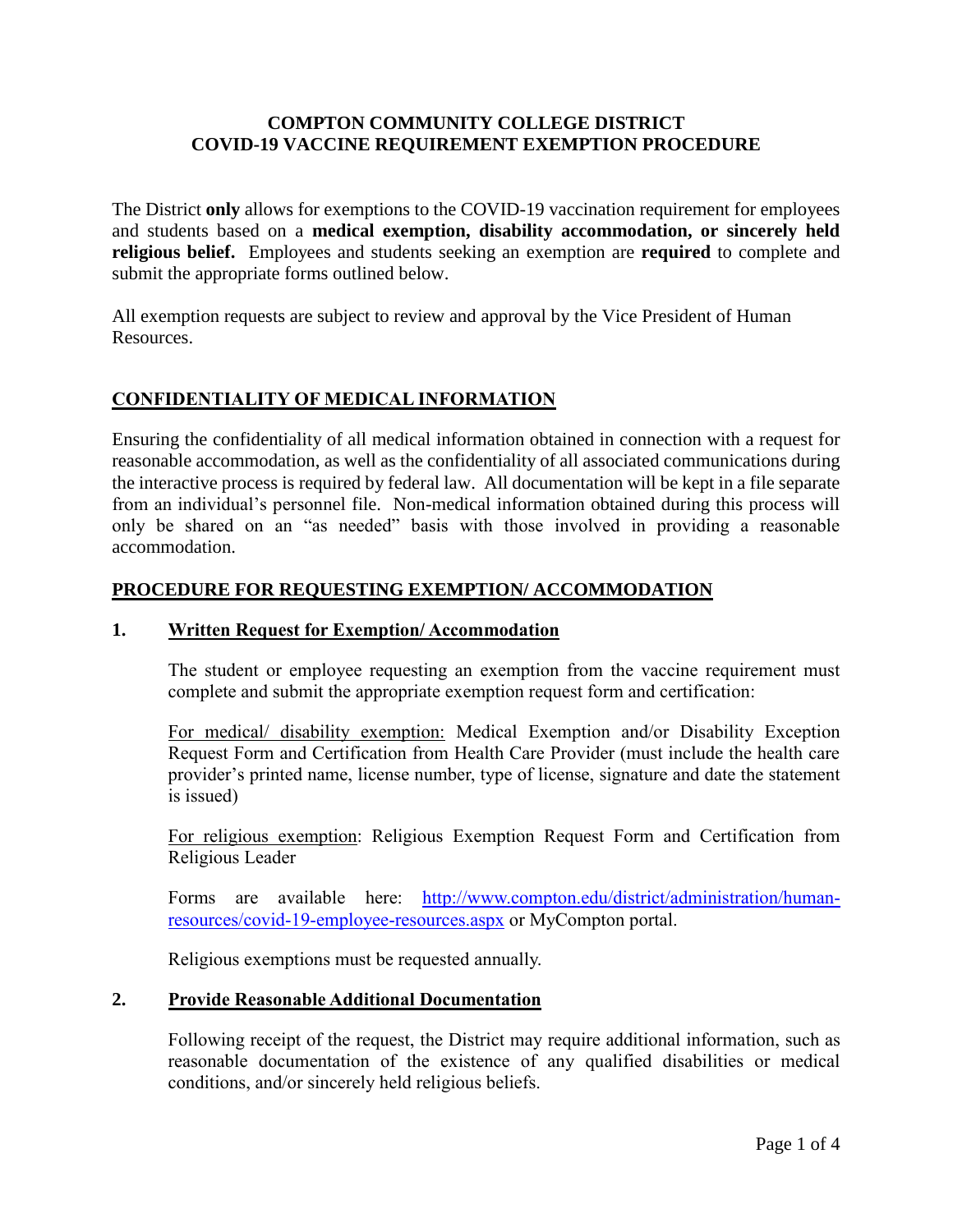## **3. Interactive Process**

The Vice President of Human Resources will arrange for an interactive process discussion with the student or employee and their representatives, if any. The purpose of the discussion is to work in good faith to fully discuss the student's or employee's request, and identify whether the student or employee is eligible for an exemption, and, if so, to determine whether the student or employee may be reasonably accommodated. The District may ask the student or employee relevant questions in order to make an informed decision about the request.

## **4. Determination of Request for Exemption/Accommodation**

After all necessary information has been obtained and reviewed, the Vice President of Human Resources will determine if the exemption or accommodation sought will be granted or whether the student or employee may be reasonably accommodated (including the specific terms of any such accommodation). The determination will then be communicated to the student or employee. In the event that a request is denied because the District cannot provide a reasonable accommodation, the reason(s) for denial will be provided.

### (Disability/Medical Accommodation):

The following must be considered in evaluating the request for accommodation:

(1) Determine that an individual who is not vaccinated poses a "direct threat" in the workplace; and (2) assess whether a reasonable accommodation would reduce or eliminate the threat.

(2) Direct Threat Assessment – Consider the following to determine whether the unvaccinated person poses a "direct threat":

- Duration of the risk;
- Nature and severity of the potential harm;
- Likelihood that potential harm will occur; and
- Imminence of potential harm.

Then consider the student's or employee's work environment:

- Ventilation:
- Frequency and duration of direct interaction the individual will typically have with others;
- The number of partially or fully vaccinated individuals already in the workplace;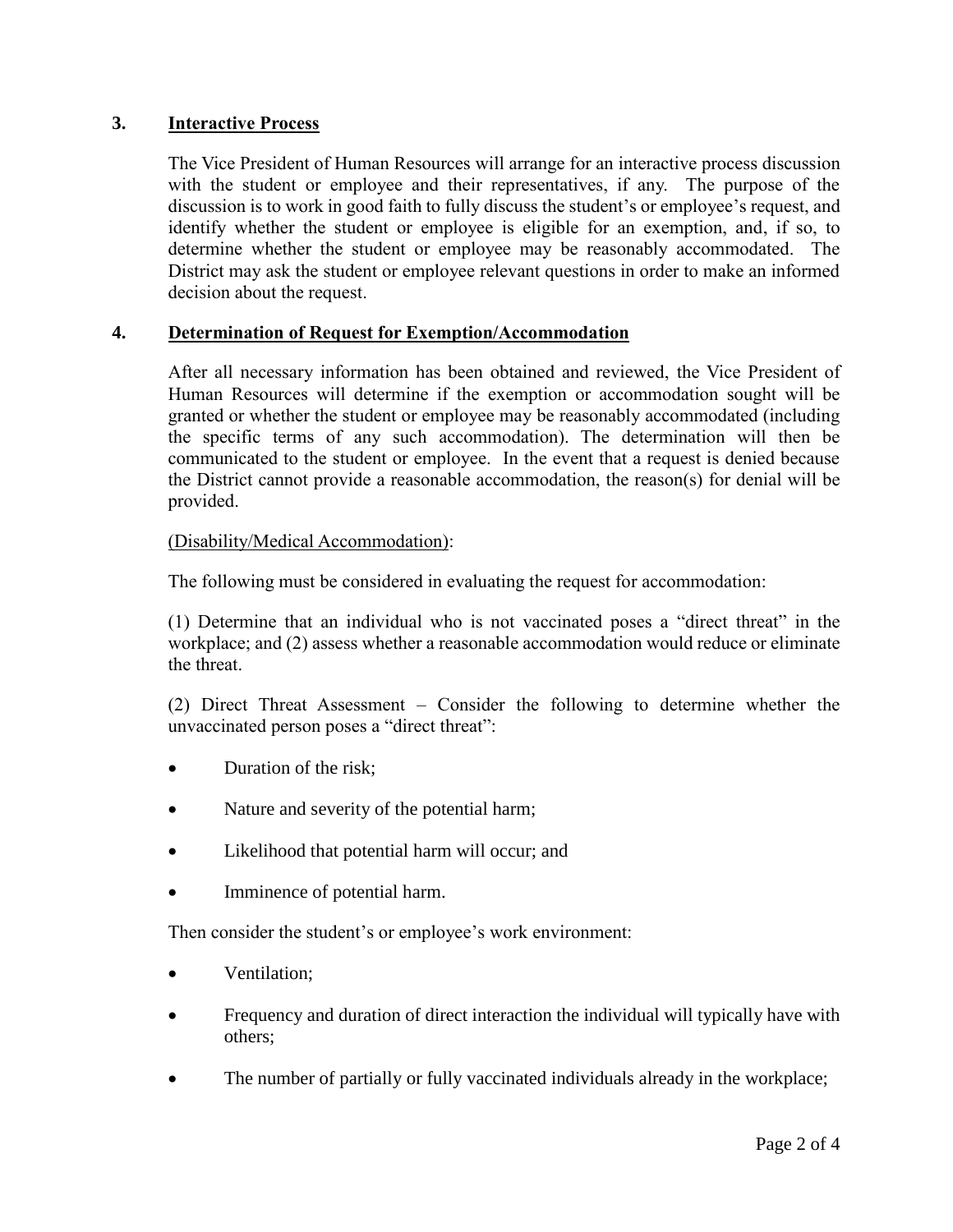- Whether other individuals are wearing masks or undergoing routine screening testing; and
- The spaces for social distancing.

(3) Would a reasonable accommodation reduce the risk of a direct threat? The District is required to provide a reasonable accommodation unless there is an undue hardship (significant difficulty or expense).

If accommodation of a medically-based request is not feasible under the circumstances, employees may be eligible to take a leave of absence under the leave provisions of the applicable collective bargaining agreement or Board Policy.

### (Religious Accommodation):

The following factors can be considered in evaluating the request for exemption:

- Whether the student or employee has behaved in a manner markedly inconsistent with the professed belief (Example: the individual has received vaccines in the past);
- Whether the accommodation sought is a particularly desirable benefit that is likely to be sought for secular reasons;
- Whether the timing of the request renders it suspect; and
- Whether the District otherwise has reason to believe the accommodation is not sought for religious reasons.<sup>1</sup>

# **ACCOMMODATIONS FOR APPROVED REQUESTS**

 $\overline{a}$ 

Approval of an exemption request means the employee or student may be on campus without being fully vaccinated. Employees and students receiving an exemption or accommodation from the vaccination requirement are **required** to:

- Undergo monthly surveillance testing (testing frequency may be adjusted at the direction of the President/ Chief Executive Officer consist with Paragraph 6 of Board Resolution No. 08-17-2021A)
	- o Due to the highly contagious Delta Variant, effective October 1, 2021, the District is requiring weekly surveillance testing (consistent with Paragraph 6 of Board Resolution No. 08-17-2021A), until further notice.
- Wear a face mask at all times (except when outside and not in the presence of others)

<sup>&</sup>lt;sup>1</sup> Questions and Answers: Religious Discrimination in the Workplace | U.S. Equal Employment Opportunity Commission (eeoc.gov)